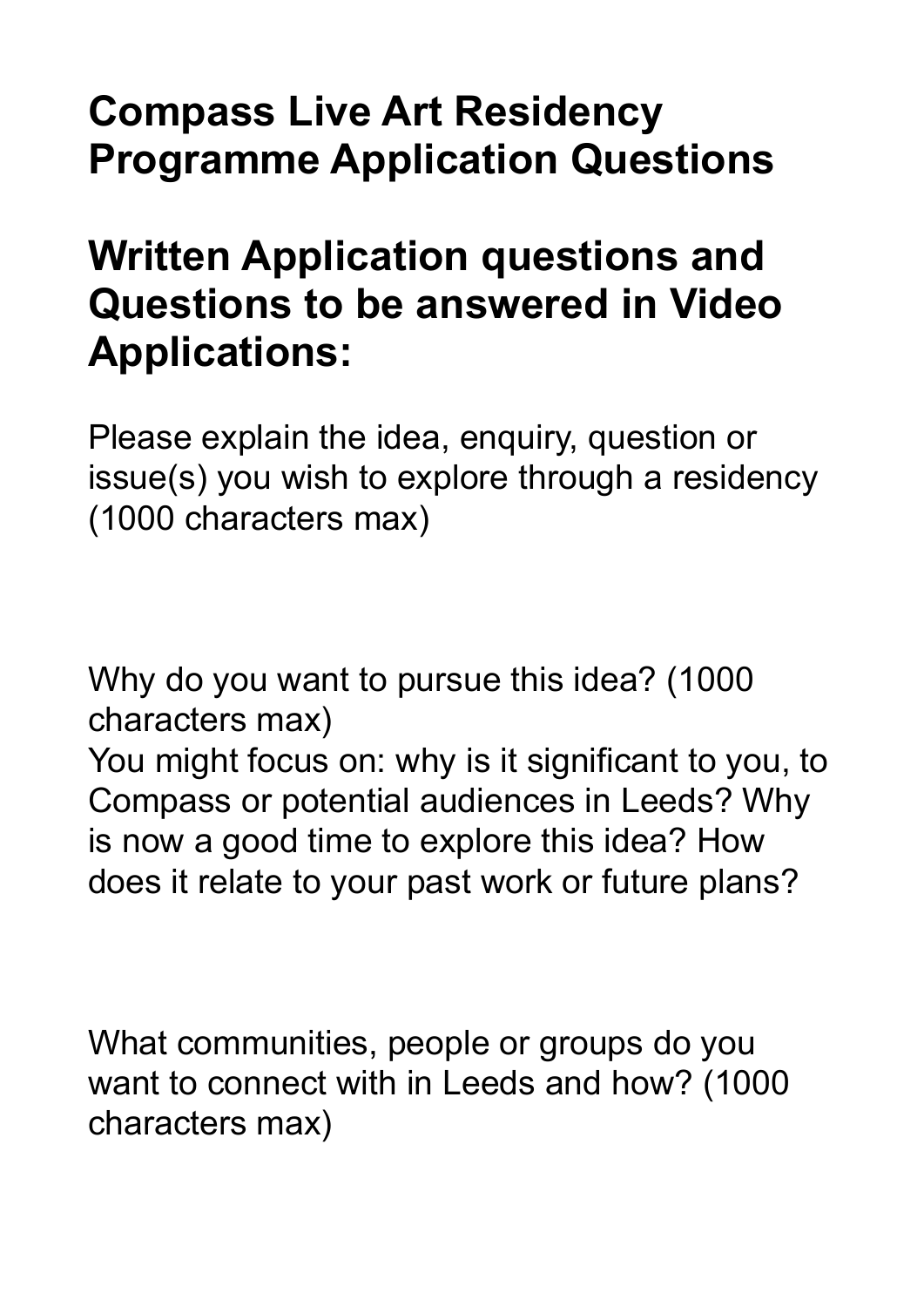Please give some thought to how you might connect with them, what you hope to achieve by doing so, important things to consider when doing so and a past example of your experience in involving the public in your work.

What do you want to achieve through this residency? (800 characters max) Do you want to achieve something quite concrete like a demonstration of a performance or installation, an event or pop up? Or, is there earlier developmental work that would be the main focus like research, relationship building, problem solving etc?

When would you like the residency to take place during 2023? (600 characters max) Are there certain time constraints around the project/idea, your wider practice or other commitments you may have that we would need to consider?